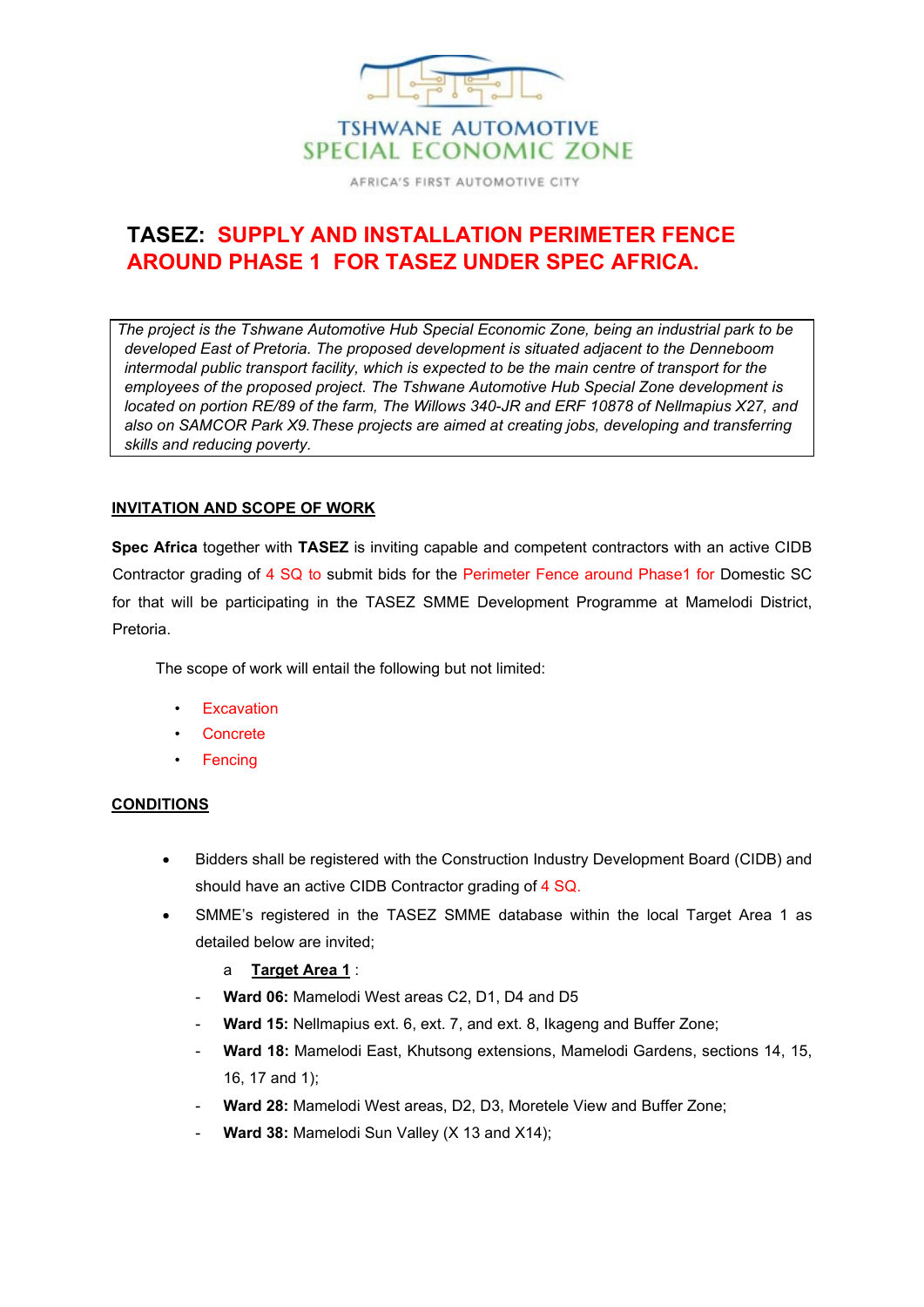

- **Ward 41:** Bellievue, Meyerspark, Murrayfield, Salieshoek, Silverton and Val de Grace
- **Ward 43:** Dispatch, Eersterust, Silverton (North of Pretoria Avenue) Silvertonedale & Waltloo:
- Ward 67: Mamelodi; and
- **Ward 86:** Nellmapius, Samcor Park, Willow Brase and Willow Park and Willow Park Manor.
- Public Finance Management Act (PFMA) shall apply.
- Preferential Procurement Policy Framework Act, 2000: Preferential Procurement Regulations, 2017 (80/20 preference point system) will apply as follows;

Price 80

BBBEE Score 20

- As per amended construction codes, companies with less than 51% black shareholding (QSEs & Generics) are to submit a valid SANAS Accredited B-BBEE Verification Certificate (with the full applicable B-BBEE elements). QSE with at least 51% or 100% black shareholding and EMEs with an annual turnover of above R3 Million are required to submit a B-BBEE verification certificate from a SANAS accredited verification agency as they have to comply with the 40% sub-minimum requirement on the QSE Skills Scorecard to avoid being discounted a level. EMEs with a turnover of less than R3 Million are exempt from complying with the subminimum requirement and may submit an affidavit or a certificate issued by CIPC, confirming their ownership and annual turnover;
- Bidders must submit a proof of registration with National Treasury's Centralized Supplier Database (CSD) or provide a National Treasury CSD registration number e.g. MAAA0….;
- **Trencon Construction** will only award the tender to a bidder who is tax compliant. The tax compliance status of the bidders will be verified through CSD and SARS website;
- Non-VAT vendors who submit bids for contracts that would, if successful, take their annual turnover above the threshold of R 1 million are obliged to include VAT in the prices quoted and must therefore immediately upon award of the contract register with the South African Revenue Service (SARS) as VAT vendors. The award of contract would be conditional pending the successful bidder submitting proof of registration as a VAT vendor with SARS;
- Bidders must submit proof of good standing with COID.
- Bidders must submit an experience and capability statement of all works executed over the 3 years, together with contract values and references.
- **Spec Africa** will not award more than one active project to one bidder;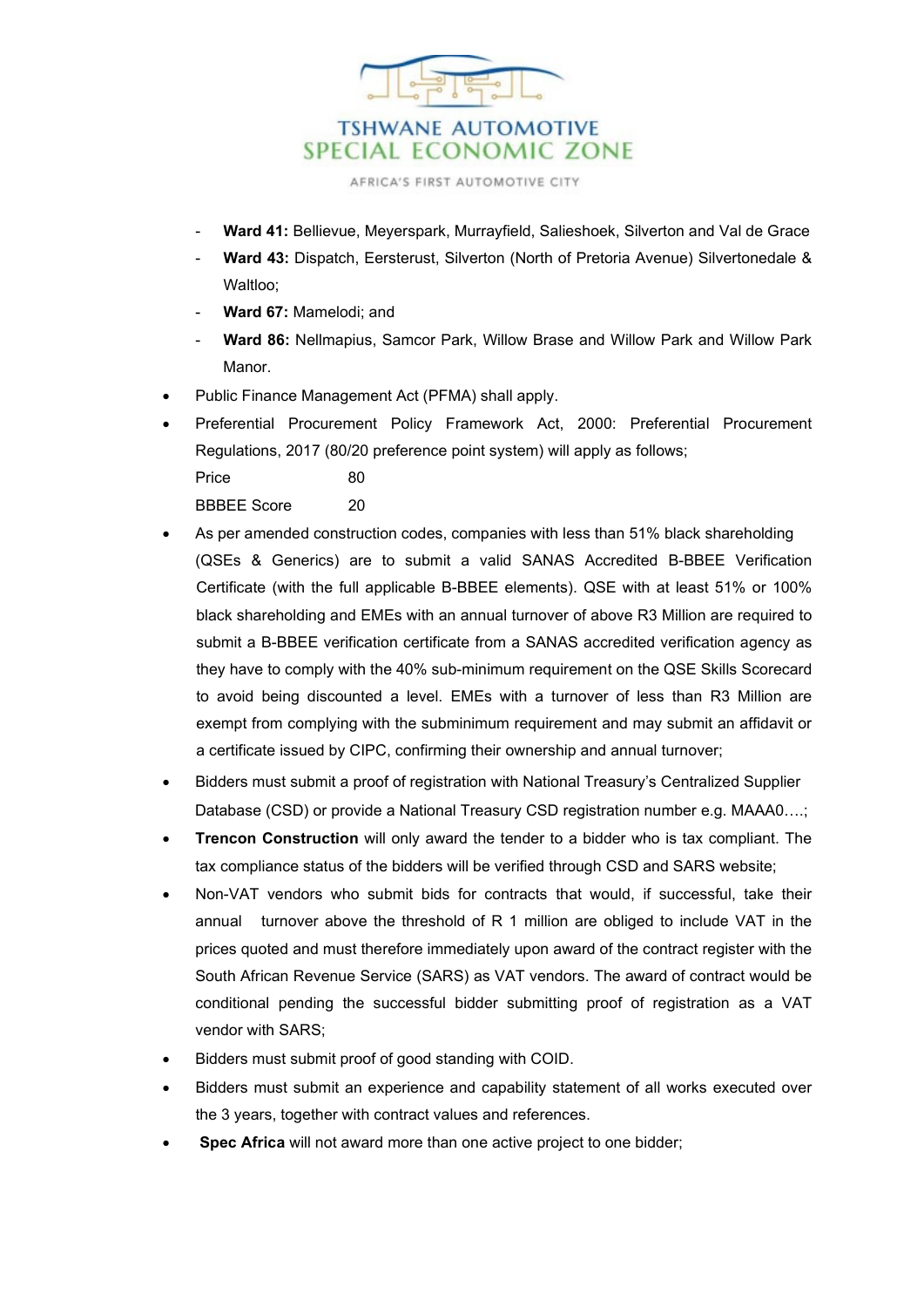

- Public servants are prohibited from doing any form of business with organs of state, whether in their own capacity as individuals or through companies in which they are directors. Verification will be done and bidders will be disqualified should they be found to be in contravention with the regulations. If the bidder has been granted permission by Treasury, the letter must be provided with the bid document;
	- Compulsory Briefing meeting for "**Perimeter Fence around Phase 1 for Tasez"** will be conducted on **Friday 17th of June 2022** at 12h00 at no. **200 Love Drive, Nellmapius, Pretoria**.

**NB: Due to the COVID 19 restrictions also note that only one representative per company will be allowed***.*

Bid documents can be collected from the **Centre, 200 Love Street, Nellmapius, Pretoria,** on **Friday, 17th June 2022 from 14h00**.

Bidders are requested to send electronic mails via smmetenders@tasez.co.za for any enquires related to the bid, between the period of **June 17th June 2022** and **23ndJune 2022**.

**Spec Africa** will compile a schedule of questions and answers and upload on the **TASEZ** Website. No new queries received after **Thursday 23 June 2021** will be entertained.

One original of the completed document shall be placed in a sealed envelope clearly marked:

"**CDC 75/22/SMME/PKT07 – TENDER FOR "Perimeter Fence Around Phase 1 for Tasez"**. The closing date and time for the receipt of completed documents is **Monday, 27th June 2022 at 12 pm.** Documents are to be placed in the tender box at the **Centre, 200 Love Street, Nellmapius, Pretoria.**

Failure to provide any **mandatory information** required in this document will result in the submissions being deemed null and void and shall be considered non-responsive.

Telegraphic, telexed, tippexed, facsimiled or e-mail submissions will not be accepted.

**No telephonic or any other form of communication with any other TASEZ/ Spec Africa member of staff, other than the named individual below, relating to this request for tender will be permitted. All enquiries regarding this tender must be in writing only, and must be directed to:** 

Ernest Stanley; E-mail: [smmetenders@tasez.co.za](mailto:smmetenders@tasez.co.za)